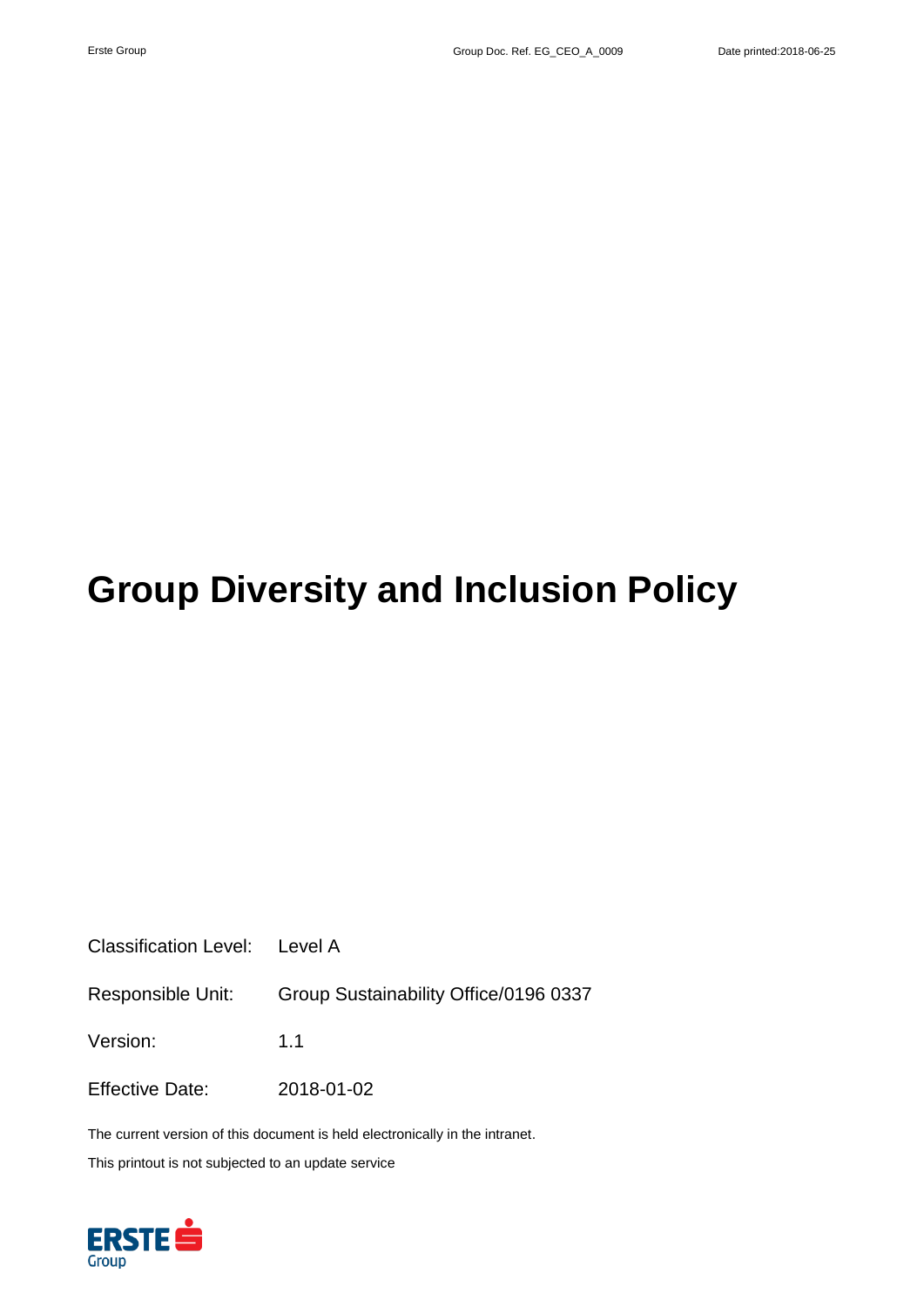# **Table of Contents**

| 1.1              |                                                                                |  |
|------------------|--------------------------------------------------------------------------------|--|
| 1.2              |                                                                                |  |
| 1.3              |                                                                                |  |
| 2.               |                                                                                |  |
| 2.1              |                                                                                |  |
| 3.               |                                                                                |  |
| 3.1              |                                                                                |  |
| 3.1.1            |                                                                                |  |
| 3.1.2            |                                                                                |  |
| 3.1.3            |                                                                                |  |
| 3.2              |                                                                                |  |
| 3.2.1            |                                                                                |  |
| 3.2.2            |                                                                                |  |
| 3.2.3            |                                                                                |  |
| 3.2.4            |                                                                                |  |
| 3.3              | Selection and Assessment Criteria of Key Function Holders (see Annex 1, Ref 6) |  |
| $\overline{4}$ . | Disclosure.                                                                    |  |
| 5.               |                                                                                |  |
| 6.               | Definitions.                                                                   |  |
|                  |                                                                                |  |

## **List of Figures**

|--|--|--|

## **List of Tables**

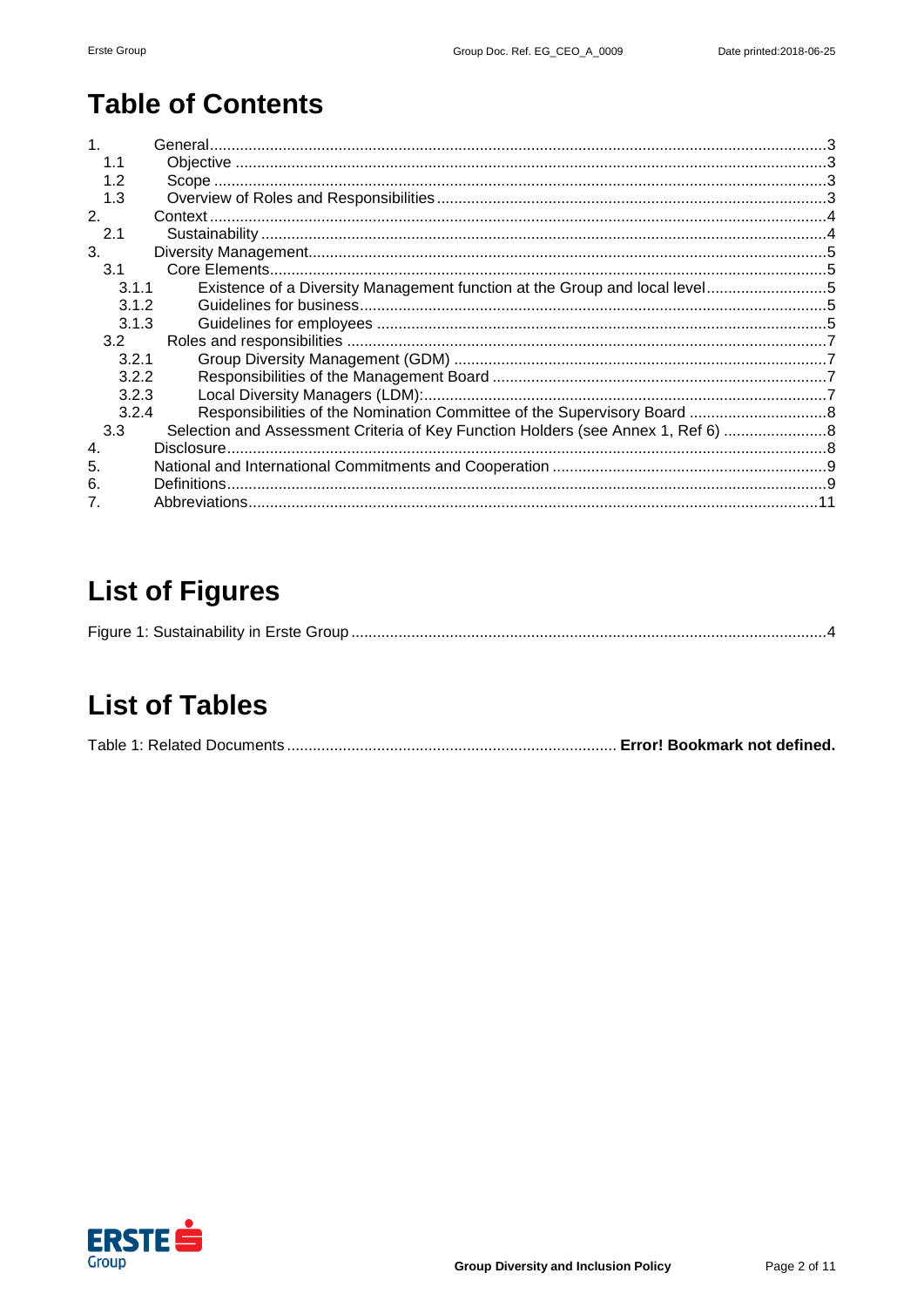## <span id="page-2-0"></span>**1. General**

In today's world, a diverse and inclusive workforce is essential for business success. Companies that are committed to diversity and inclusion build business more effectively, have higher customer satisfaction, better brand image and more engaged employees. Erste Group<sup>1</sup>, sees diversity and inclusion as a vital part of its business strategy and key for attracting the best and brightest talents, who are able to offer the right products and services to a diverse client base. Innovation and growth can only come by leveraging the skills and abilities of individuals with a broad range of educational backgrounds, professional and other interests, work experiences, life experiences and cultural perspectives. The basis for Erste´s approach to diversity and inclusion lies in its founding document from 1819, which states:

#### *"No age, no gender, no social status, nor nationality should be excluded from the benefits which are provided to all the depositors of the Savings Bank."*

Erste Group´s diversity and inclusion principles are in the spirit of the Statement of Purpose (see Annex 1, Ref 1) and are embedded in the Code of Conduct (see Annex 1, Ref 2), which places emphasis on providing a work environment free of discrimination and harassment and valuing the work and worth of each and every person, regardless of gender, age, marital status, sexual orientation, disAbility, race, skin color, religious or political affiliation, ethnic background, nationality, citizenship or any other aspect unrelated to employment. Erste Group fosters a culture of inclusion and recognizes that a healthy working environment which helps to find a balance between professional and private life brings benefits to all our stakeholders. Erste Group is firmly committed to creating conditions for greater diversity in decision-making bodies as well as a work environment where each and every employee has equal opportunties to grow and develop.

### <span id="page-2-1"></span>**1.1 Objective**

This policy defines diversity and inclusion principles by which Erste Group is committed to live. It also provides a common understanding on what diversity and inclusion means for Erste Group and outlines roles and responsibilities, as well as general guidelines on how to develop, implement and adjust diversity and inclusion targets and strategy.

### <span id="page-2-2"></span>**1.2 Scope**

The diversity policy is a Group-wide policy relevant for those entities listed on page 2 of this policy.

### <span id="page-2-3"></span>**1.3 Overview of Roles and Responsibilities**

The main roles covered by this policy are:

Group Diversity Management

- Group-wide point of contact for all diversity related issues
- Responsible for Group-wide diversity target setting, strategic direction and reporting

Local Diversity Managers

- Point of contact for all diversity related matters in local entity
- Responsible for setting local diversity targets and aligning them with Group priorities

 $1$  For the purpose of this document, "Erste Group" refers to the entities listed on page 2.



1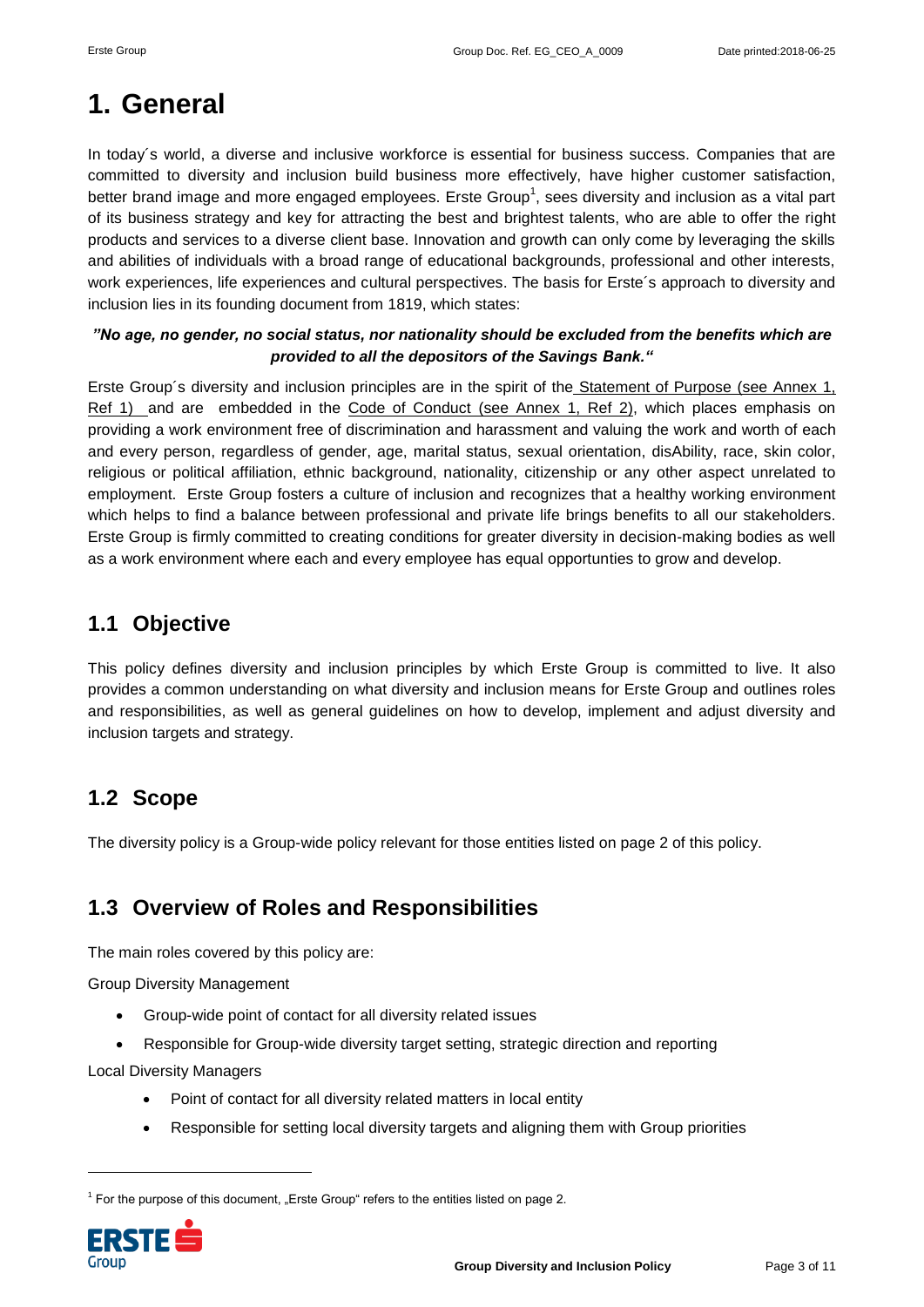Management Board.

Approves and ensures implementation of Group and local diversity strategies

For details on responsibilities see chapter 3.1.

## <span id="page-3-0"></span>**2. Context**

The European Union has issued regulations focused on diversity, specifically the Directive on Disclosure of Non-financial and Diversity Information (Directive 2014/95/EU, see Annex 1 Ref 3) and the Capital Requirements Directive CRD IV (Directive 2013/36/EU, Article 88, http://eur-lex.europa.eu), the latter of which requires financial institutions to take into account the diversity of the management body when recruiting new members and implement a diversity policy. These directives are being implemented into local law within EU member states and thus are applicable to all local Erste banks (entities on page 2 of this policy).

Erste Group signed the UN Global Compact (see Annex 1, Ref 4) in December 2015 which commits it to supporting the seventeen Sustainable Development Goals SDGs – Annex 1, Ref 5), namely those goals relating to gender equality and good health and well-being.

Statement of Purpose of Erste Group reinforces the prinicples of respect, diversity and inclusion.

Code of Conduct of Erste Group encompasses diversity guidelines and principles.

### <span id="page-3-1"></span>**2.1 Sustainability**

Diversity is one of the three pillars of "Sustainability" at Erste Group, together with Environment and Society (CSR). Group diversity strategy and targets shall be an integral part of the Group sustainability strategy and targets. Local diversity strategy and targets shall be an integral part of local sustainability strategy and targets.

## **Group Sustainability Office**



<span id="page-3-2"></span>*Figure 1: Sustainability in Erste Group*

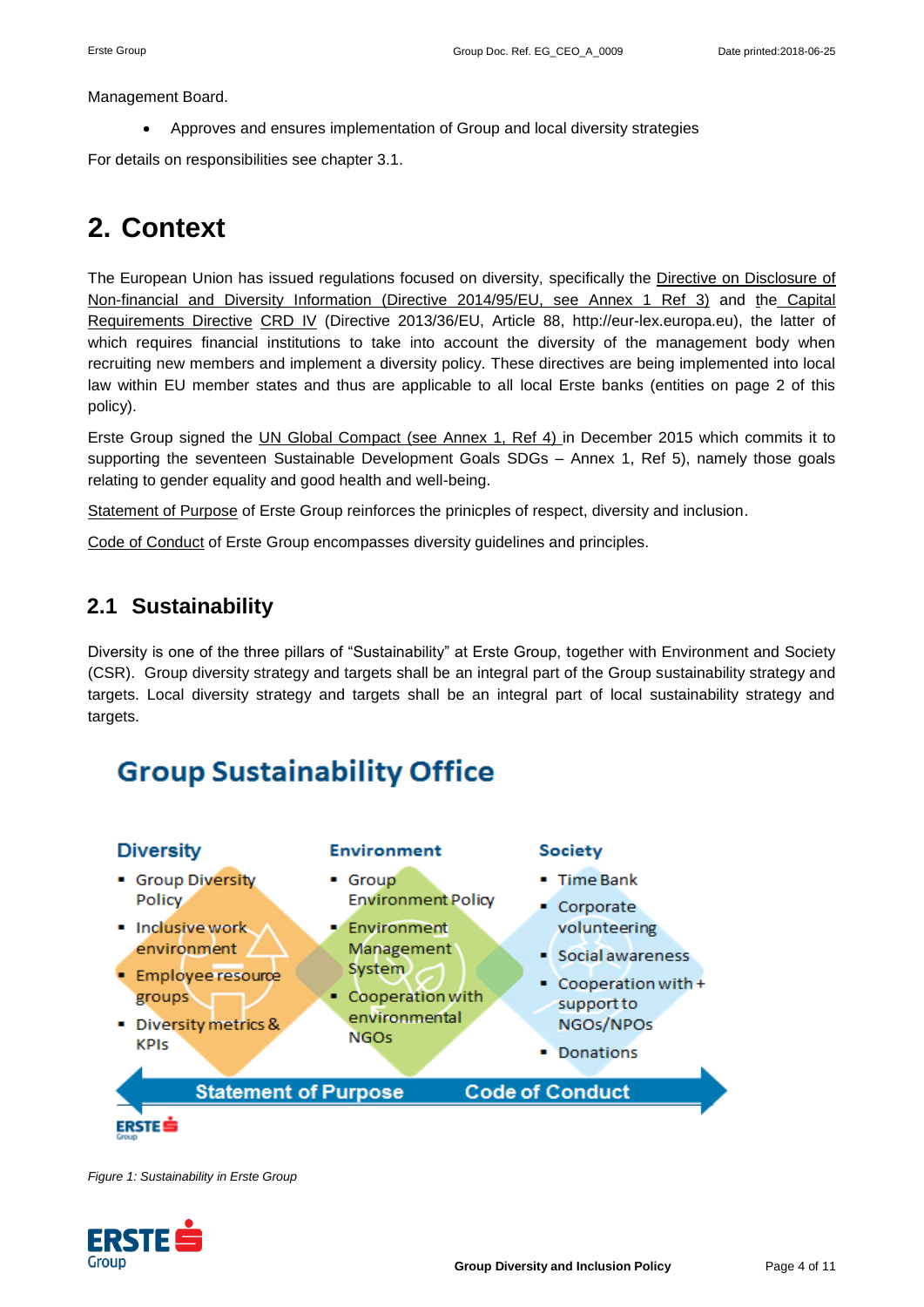## <span id="page-4-0"></span>**3. Diversity Management**

Diversity management is about leveraging differences and maximizing potential in individuals and teams to increase performance and success. Erste Group focuses on the diversity dimensions of gender, age/generations, culture, sexual orientation, disAbility and background (social, educational, professional).

**Diversity management** as understood by Erste Group refers to organizational actions that are designed to:

- Better understand the needs of our diverse customer base and provide them with products and services that reflect those needs;
- Leverage social, cultural, gender and age differences to improve performance and results;
- Create conditions for greater diversity (gender, age, nationality) in decision-making bodies, and for an inclusive work environment where each and every employee has equal opportunties to grow and develop;
- Ensure organizational effectiveness by integrating diversity in staffing (talent pools), performance appraisals, remuneration, training and mentoring.

### <span id="page-4-1"></span>**3.1 Core Elements**

#### <span id="page-4-2"></span>**3.1.1 Existence of a Diversity Management function at the Group and local level**

See section 3.2 for more details

#### <span id="page-4-3"></span>**3.1.2 Guidelines for business**

#### **Non-discrimination**

 Erste Group shall not refuse service to any client on the basis of gender, age, marital status, sexual orientation, disability, race, skin color, religious or political affiliation, ethnic background, nationality, heritage or any other aspect unrelated to business criteria.

#### **Accessibility and Inclusion**

- Erste Group shall ensure that special needs customers (e.g. those with disabilities) have adequate access to products and services, where it is possible and in accordance with local authorities;
- Local Erste banks shall foster financial inclusion and literacy among those individuals in the regions in which they operate who are socially or financially disadvantaged or excluded.

#### **Marketing and Communication**

 Erste Group´s marketing campaigns and client communication are based on respect and shall not include images or messages which are offensive or degrading to individuals or groups based on gender, age, heritage, sexual orientation and/or physical ability.

#### <span id="page-4-4"></span>**3.1.3 Guidelines for employees**

Erste Group strives to ensure equal opportunities for all our employees in all areas, e.g. career development, work-life balance, remuneration, etc.

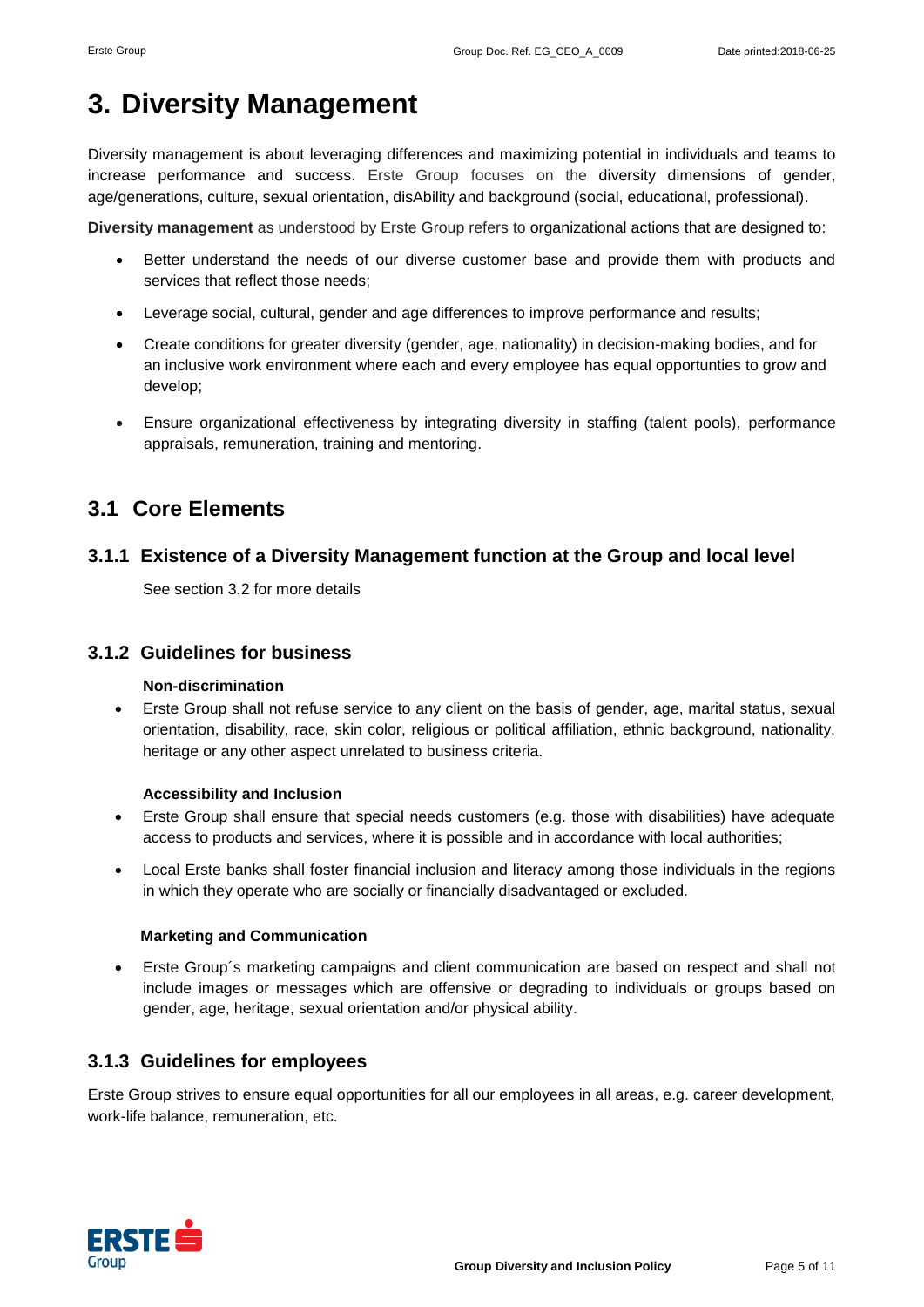#### **Anti-discrimination and harassment**

- Each entity shall have a focal person (such as ombudsperson, anti-discrimination officer..) who mediates or takes actions in case of discrimination or harassment complaints, as well as tracks frequency and type of complaint related to discrimination;
- Each entity shall have a transparent and clearly defined policy or process in place for dealing with discrimination and harassment. This shall be made available to all employees via the intranet and induction days;
- Training and awareness raising measures on preventing discrimination and harassment shall be provided on an on-going basis to managers and employees. Diversity Management shall define the content of such trainings and Group and Local Human Resources are responsible for organizing and implementing the trainings.

#### **Leadership / Targets**

- In accordance with CRD IV, the Management Board of Erste Group Bank AG has set a Group-wide target of having 35% women in top management (Boards and B-1) by 2019 and 35% women in supervisory boards by 2019.
	- This target concerns banks only as it is relevant for EU financial institutions. Local Erste banks are encouraged to align with the Erste Group target;
	- For candidates to supervisory boards, nominating committees of supervisory boards (Holding and local banks) shall keep short lists of suitable female candidates.

#### **Recruitment, training and promotion**

- In order to ensure transparency and equal opportunity, all positions, including managerial positions, shall be advertised on the internal job market (unless there are succession pool candidates in line for that position). Selection process and criteria must be transparent and gender-neutral language must be used in job advertisements;
- Talent pools and programs shall be open to qualified employees of all ages, genders and backgrounds;
- Short lists of candidates for top management positions shall include at least one of each gender;
- Training on diversity issues, including diversity management concepts such as inclusive leadership, unconscious bias, cross-cultural and multi-generational issues shall be managed and organized in the framework of Group and Local Human Resources;
- Additional development tools such as mentoring for women and the support of multi-generational dialog through reverse mentoring and other suitable instruments shall be offered by Group and Local Human Resources.

#### **Fair working conditions and remuneration**

- All employees are entitled to fair and favorable working conditions with special focus on remuneration. In order to monitor and eliminate gender specific remuneration gaps, HR shall conduct an internal analysis on an annual basis and implement corrective measures to narrow gaps where they exist. Results and measures shall be shared and discussed with social partners and employee representatives;
- Flexible work arrangements such as part-time, transition period part-time, job sharing, home office and teleworking working shall be strongly supported when feasible.

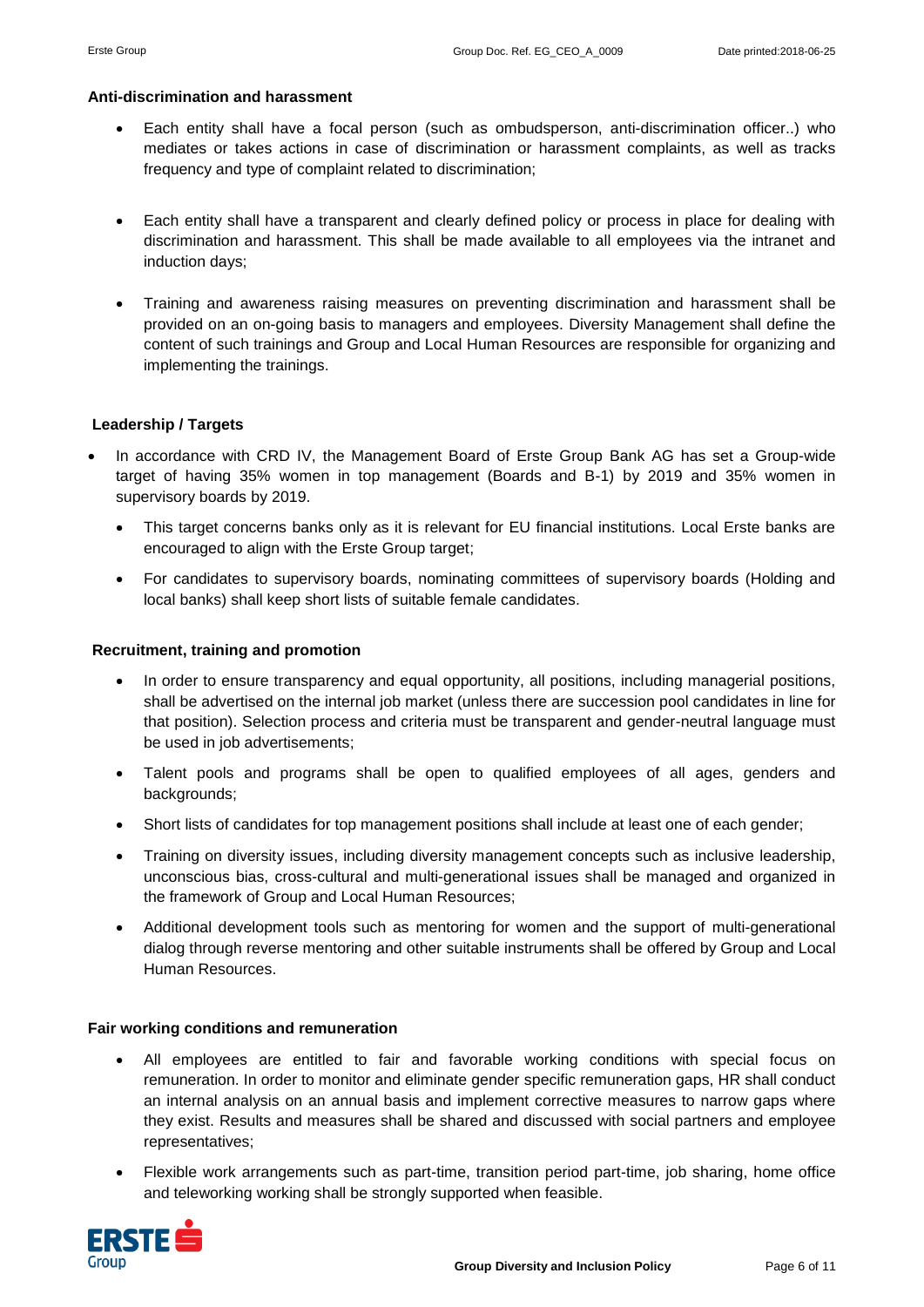### <span id="page-6-0"></span>**3.2 Roles and responsibilities**

#### <span id="page-6-1"></span>**3.2.1 Group Diversity Management (GDM)**

Group Diversity Management is organized as a "Group function" and is located in Erste Holding as a part of the Group Sustainability Office. The function holder acts as a senior manager/expert.

The main responsibilities of the Group Diversity Manager are:

- Development of a diversity strategy for Erste Group and aligning it with the Group Sustainability strategy and targets*;*
- Identification of areas within Erste Group where diversity issues are to be taken into account;
- Implementation of an appropriate monitoring system for diversity data (gender, position, age, nationality, part-time/full time, maternity/paternity leave, etc) in all parts of Erste Group;
- Collecting diversity data for annual reports, Global Reporting Initiative (GRI) reporting, rating agencies and communication on a Group level;
- Setting diversity targets for the Group and annual reporting of progress to the Holding management board and the Nomination Committee of the Erste Group Supervisory Board, and other relevant committees);
- Providing leadership and guidance to diversity-related employee resource groups, (e.g. Erste Women´s Hub);
- Serving as an advisor to local diversity managers, managers and employees on diversity issues.

The GDM will be involved in discussions and development of measures to increase diversity and inclusion in Erste Group and ensure that diversity and inclusion are in integral part of Erste corporate culture.

#### <span id="page-6-2"></span>**3.2.2 Responsibilities of the Management Board**

The Management Board of each entity shall in particular:

- Designate a Board member responsible for diversity issues.
- Support and implement activities promoting diversity and inclusion.

#### <span id="page-6-3"></span>**3.2.3 Local Diversity Managers (LDM):**

Each local Erste bank shall establish the function of a "Local Diversity Manager" (LDM) who will act as a focal point for all diversity-related issues of the respective bank. **The LDM can either be a full-time or part time function and / or a part of an existing function**. It is also up to the local Erste bank to determine where this function should be placed (ie HR, CSR/Sustainability, Legal, Compliance or in a business line).

While GDM defines the general rules and principles for diversity strategy, the LDM's shall adopt these rules according to local requirements and – if necessary – to be compliant with local law. Regular (at least quarterly) communication between GDM and LDM shall ensure that a common understanding of diversity issues across Erste Group exists.

The main responsibilities of the LDM are:

- Identifying local diversity priorities (based on local Board approval) in cooperation with the GDM, and ensure implementation/concrete actions;
- Implementing Group diversity initiatives and adjusting them to local reality (local priorities);

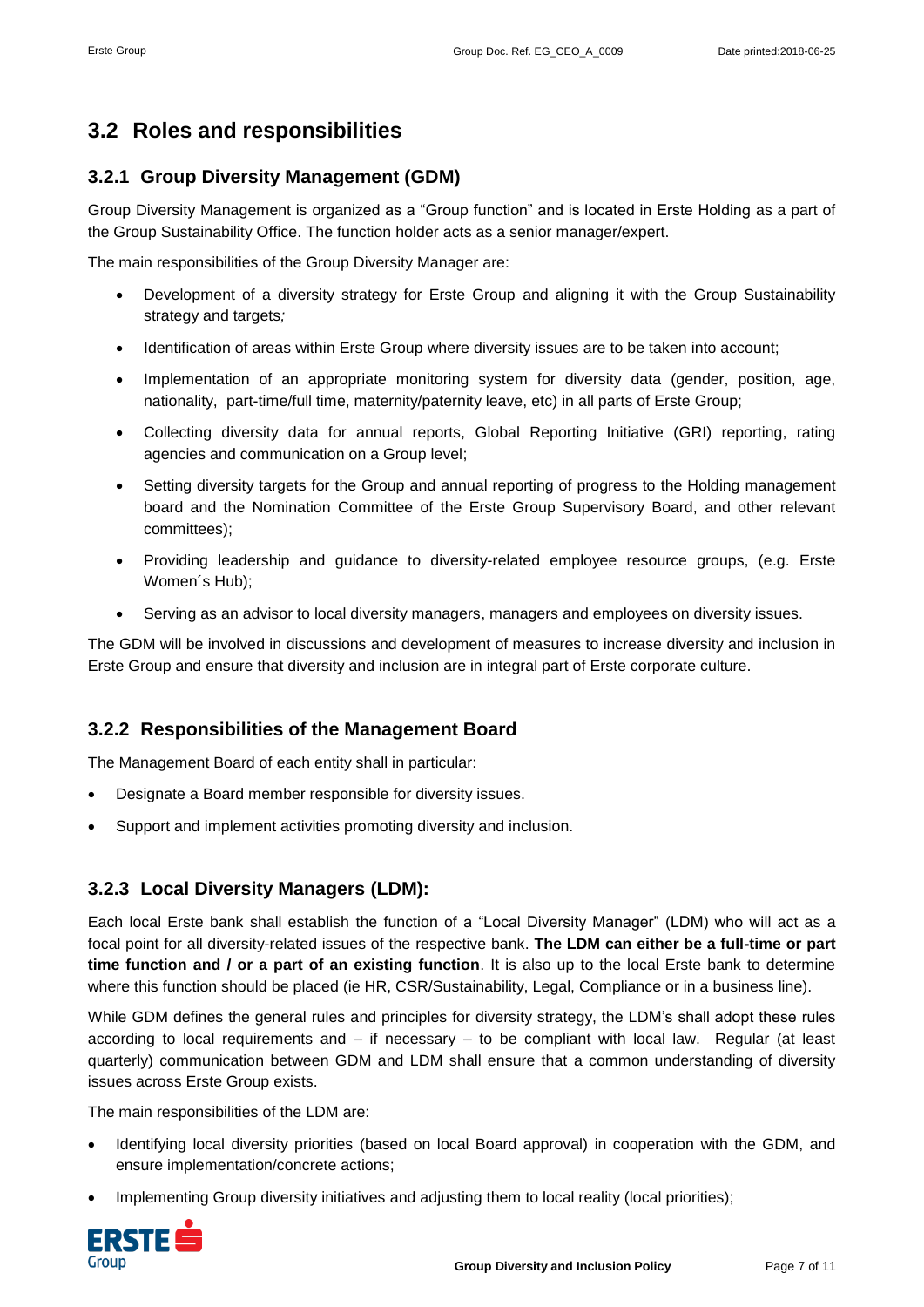- Collecting diversity data, conducting diversity audits, identifying gaps, aligning and consulting with the GDM (semi-annually);
- Reporting on progress and providing updates to the local Board member responsible for diversity (and/or sustainability issues), as well as to the GDM*;*
- Reporting on annual targets and progress to the local Management Board and local Supervisory Board;
- Collecting diversity data for annual reports, GRI reporting, rating agencies and communication on the local level;
- The LDM shall be a member of local committees or working groups dealing with sustainability-related issues, if they exist.

#### <span id="page-7-0"></span>**3.2.4 Responsibilities of the Nomination Committee of the Supervisory Board**

Respective Nomination Committees for bank subsidiaries of Erste Group Bank AG are established based on the Erste Group principles and in accordance with local law.

In accordance with Article 88 (2) (a) of Directive 2013/36/EU (CRD IV), the Nomination Committee of the Supervisory Board of an entity and shall in particular:

 "Decide on a target for the representation of the underrepresented gender in the collective of Supervisory Board, Management Body and senior management (Board -1), prepare a policy on how to increase the number of the underrepresented gender in the aforementioned bodies and monitor the activities for meeting that target". **The target, policy and its implementation will be made public in accordance with Article 435(2) c of the Regulation (EU) No 575/2013 - [http://eur-lex](http://eur-lex-europa.eu/)[europa.eu.](http://eur-lex-europa.eu/)**

### <span id="page-7-1"></span>**3.3 Selection and Assessment Criteria of Key Function Holders (see Annex 1, Ref 6)**

In addition to professional diversity criteria, Erste Group looks at international/cultural and gender diversity criteria during the selection process. Several guidelines are put in place to facilitate the latter process:

- Facilitate the process of gathering independent opinions, avoid "group think" and contribute to improved risk oversight. Supervisory and Management bodies are to be sufficiently diverse as regards age, gender, culture, educational and professional background to present a variety of views and experiences;
- Diversity should be addressed in the selection process and candidates from both genders should be considered.

### <span id="page-7-2"></span>**4. Disclosure**

Each entity discloses, in accordance with the provisions of **Article 435(2) c of the Regulation (EU) No 575/2013** and **EU Directive on Non-Financial and Diversity Information Disclosure** (Directive 2014/95/EU) information on its diversity policy, targets and measures. The information is included in the corporate governance statement and contains the objectives of such a policy, its implementation and the results obtained.

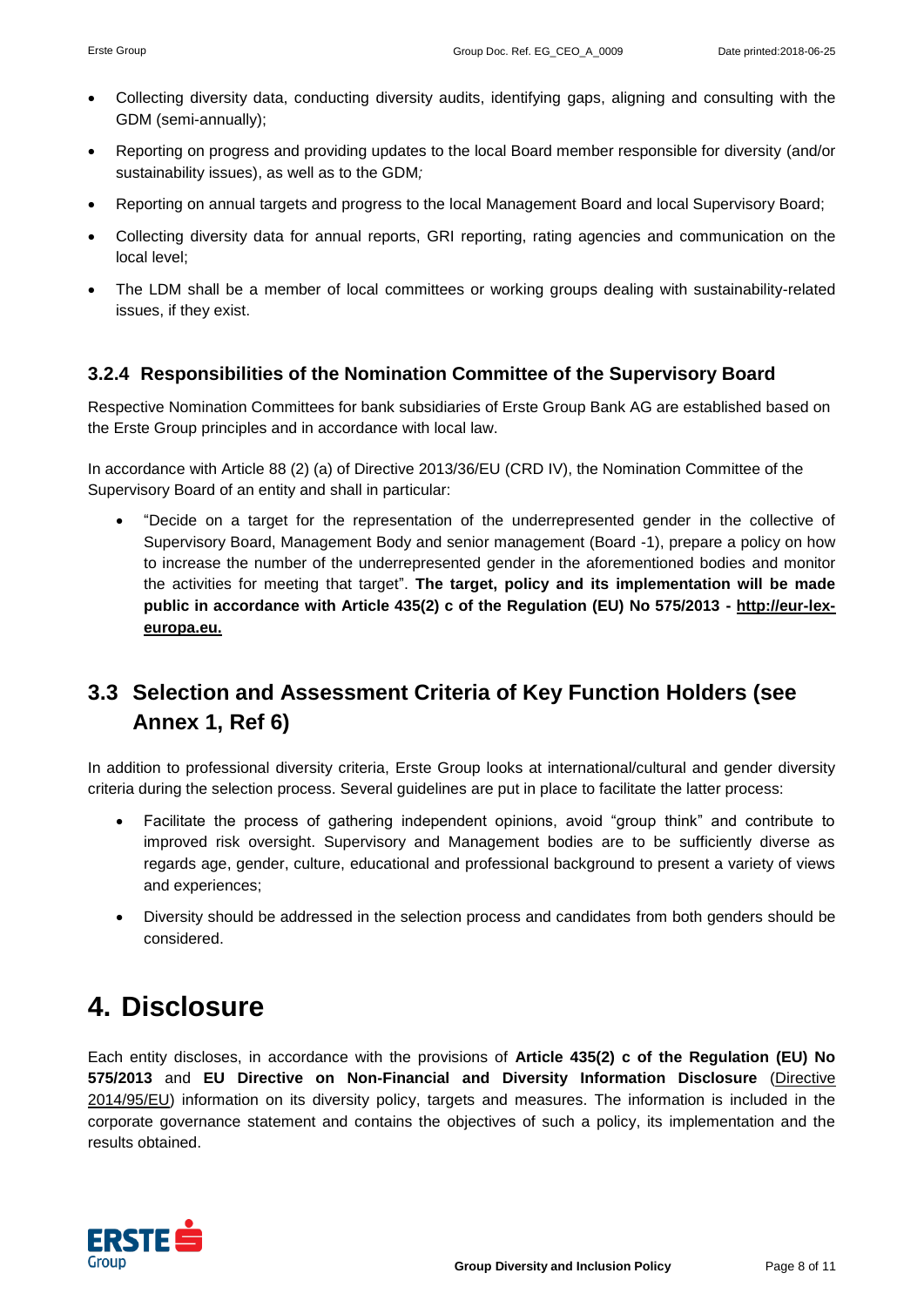The GDM and LDM will ensure that Group and local diversity targets, policies and measures are published in Group, as well as Local Annual Reports (if there are any), as well as on Group and local websites and intranets (external and internal).

## <span id="page-8-0"></span>**5. National and International Commitments and Cooperation**

**In line with the commitments that Erste Group Bank AG has already signed, local entities are encouraged to engage in equivalent local initiatives such as:** 

- UN Global Compact [\(https://www.unglobalcompact.org\)](https://www.unglobalcompact.org/) signed by Erste Group Bank AG (Holding) and Erste Bank Serbia
- UN Women´s Empowerment Principles [\(www.weprinciples.org\)](http://www.weprinciples.org/) signed by Erste Bank Serbia
- Local Diversity Charters:
	- o Austrian Diversity Charter <https://www.wko.at/site/Charta-der-Vielfalt/> signed by Erste Group Bank AG, and Steiermärkische Bank und Sparkassen AG
	- o Czech Diversity Charter, signed by Ceska sporitelna ec.europa.eu/justice/discrimination/**diversity**/**charters**/**czech**\_republic\_en.htm.
	- o Nestor Gold Generation Management Charter signed by Erste Group Bank AG issued by the Austrian Ministry for Labor and Social Affairs [\(www.nestorgold.at\)](http://www.nestorgold.at/),
	- o European Diversity Charter Hungary, signed by Erste Bank Hungary
- NGOs / partnerships:
	- o Equilibrium Cross-Business Mentoring for Women: partnership between Ceska sporitelna and the British Chamber of Commerce <https://www.britishchamber.cz/programmes/equilibrium>
	- $\circ$  Unternehmen für Familien (initiative of the Austrian Federal Ministry for Family and Youth),
	- $\circ$  Global Diversity Forum, European Forum Diversity Management, etc.

### <span id="page-8-1"></span>**6. Definitions**

European Diversity Charters – an EU level exchange platform for organizations promoting and implementing national diversity charters in member states. National diversity charters encourage companies to implement and develop diversity policies.

Management Body: governing body/bodies of a credit institution, comprising the supervisory and the management functions, which has/have the ultimate decision-making authority and is/are empowered to set the institutions strategy, objectives and overall direction.

Nomination Committee: (in relation to this policy) a part of the Supervisory Board with a focus on assessing the skills, knowledge and experience of the Members of the Management Board and Supervisory Board. If no Nomination Committee is established in an institute, the Supervisory Board is in charge of the tasks and responsibilities of the Nomination Committee.

Supervisory Board: Management Body in its supervisory function responsible for overseeing and monitoring management decision-making.

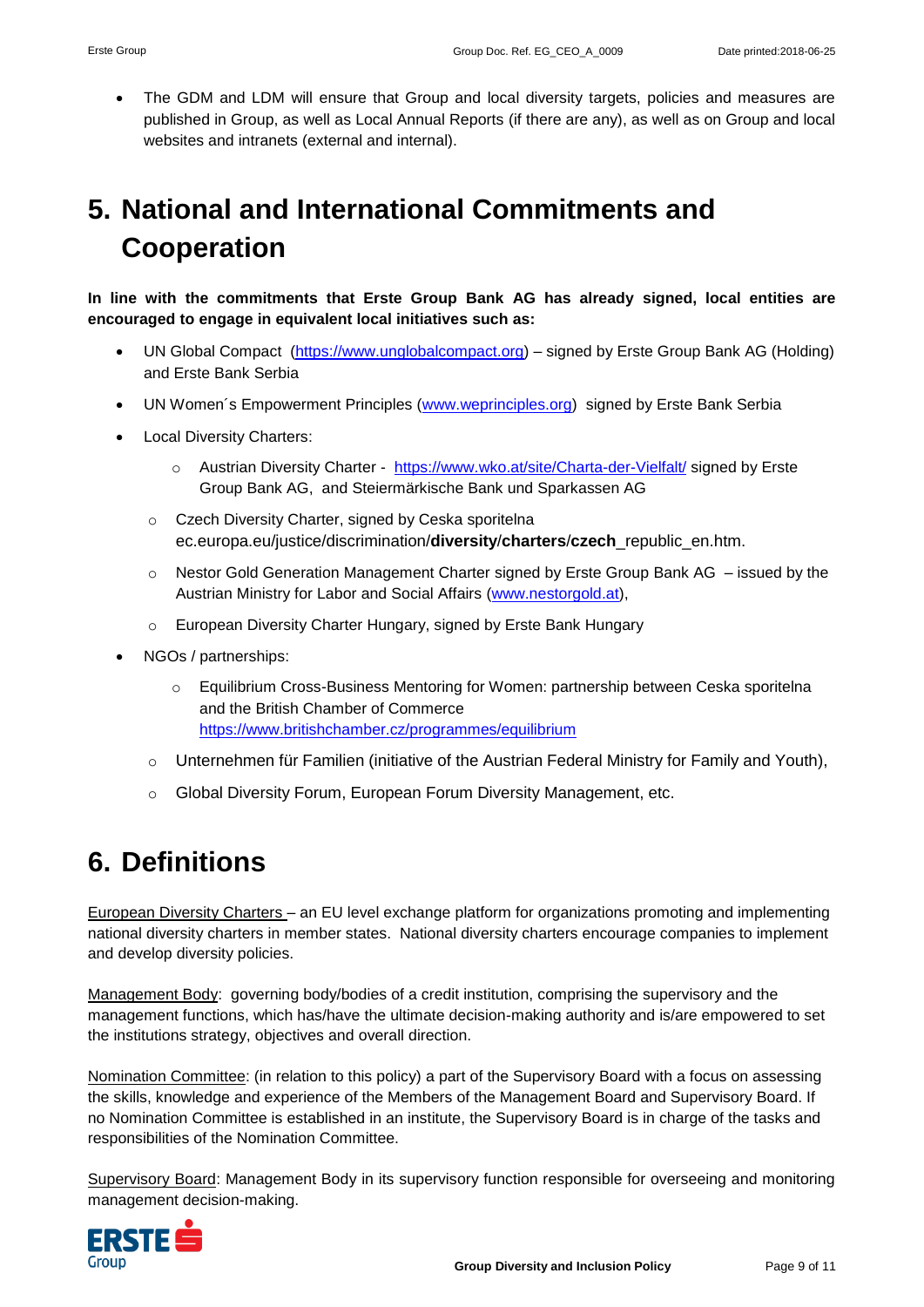Sustainable Development Goals (SDGs) - a set of 17 global development goals developed in the framework of the United Nations. <http://www.un.org/sustainabledevelopment/sustainable-development-goals>

UN Global Compact - a strategic policy initiative for businesses that are committed to aligning their operations and strategies with ten universally accepted principles in the areas of human rights, labor, environment and anti-corruption. [www.unglobalcompact.org](http://www.unglobalcompact.org/)